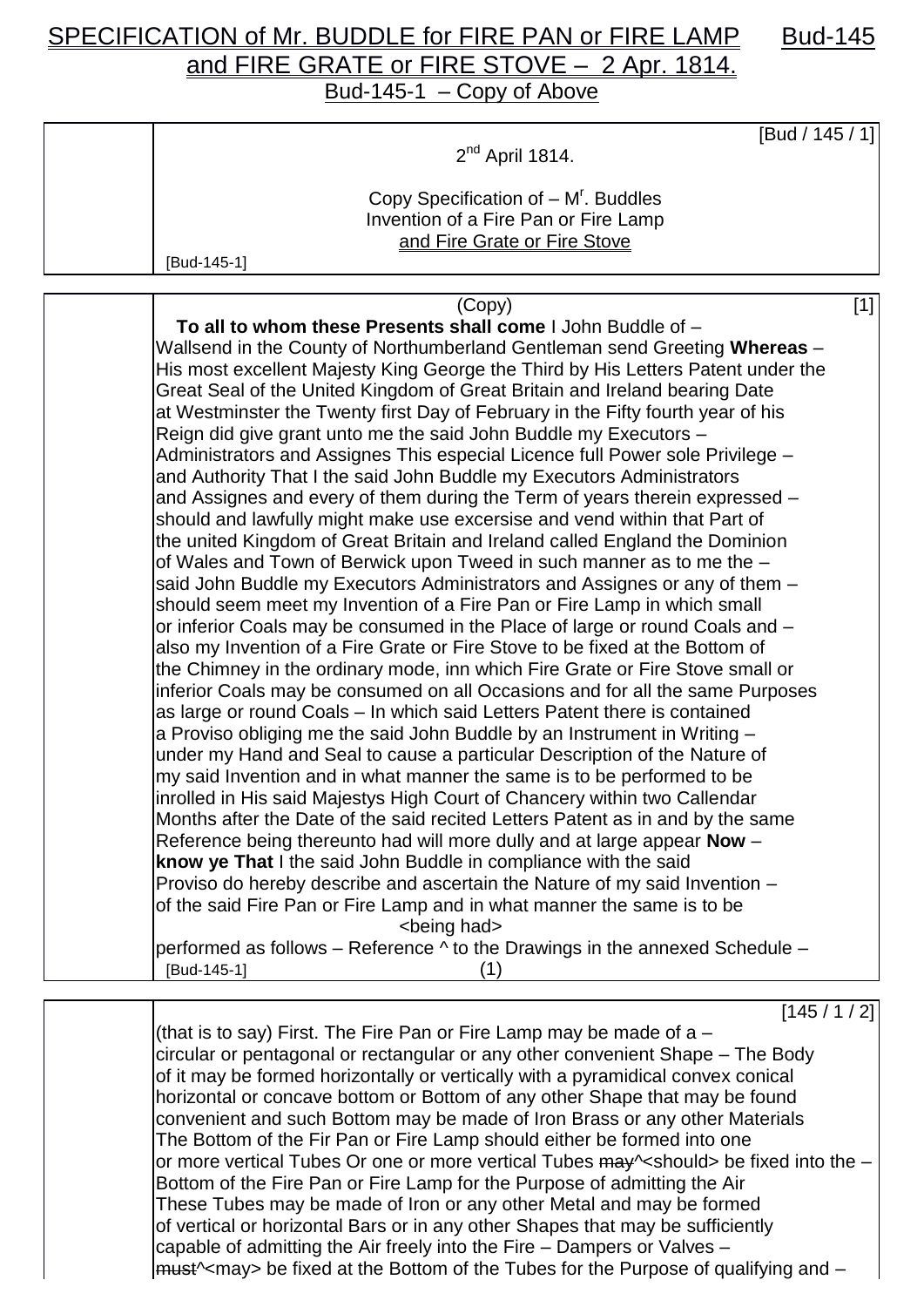|             | regulating the Admission of the Air as Circumstances may require and a Funnel               |
|-------------|---------------------------------------------------------------------------------------------|
|             | or Funnels should be placed on that Side of the Fire Pan or Fire Lamp                       |
|             | from which the Wind may happen to blow to be used and applied as Occasion                   |
|             | may require – In the annexed Schedule I have delineated six Drawings                        |
|             | of the Fire Pan or Fire Lamp. - Figure I. Represents a rectangular Fire                     |
|             | Pan or Fire Lamp with a perpendicular Bottom $-$ A. shews the Tube or $-$                   |
|             | Chimney through the Bottom. <b>B</b> . The Damper or Valve to regulate the $-$              |
|             | Admission of the Air C. its Handle – The Sides D.E.F.G. may be                              |
|             | formed of parallel Bars or perpendicular Plates. - Figure II. Represents the                |
|             | Plan of the same rectangular Fire Pan or Fire Lamp with its Tube and –                      |
|             | Slider^ <slides> - Figure III. Represents a circular Fire Pan or Fire Lamp -</slides>       |
|             | with a conical Bottom $-$ Figure IV. Represents the Plan of the same $-$                    |
|             | circular Fire Pan or Fire Lamp. - Figure V. represents the Section -                        |
|             | of a vertical Fire Pan or Fire Lamp which may be made of circular –                         |
|             | or perpendicular or rectangular Fire Pan or Fire Lamp with in horizontal                    |
|             | Bottom A, shews where the Funnel with the several Branches $N^{\circ}$ , 1, 2, 3, 4 for the |
|             | Purpose of admitting the Air into the Fire through the Bottom. -                            |
|             | [Bud-145-1]<br>(1)                                                                          |
|             |                                                                                             |
|             | [145/1/3]                                                                                   |
|             | or any other Shape that may be found convenient. A. shews its Tube or Chimney               |
|             | <b>B.B.</b> Its Body C.C. its Legs. D. the Damper or Valve E. its Handles -                 |
|             | Figure VI. Represents a rectangular Fire Pan or Fire Lamp with an ~horizontal>              |
|             | Bottom A. shews the Funnel with the several Branches $N^{\circ}$ . 1.2.3.4 for the          |
|             | Purpose of admitting the Air into the Fire through the Bottom. - I also                     |
|             | describe and ascertain the Nature of my said Invention of the Fire Grate or                 |
|             | Fire Stove and in what manner the same is to be performed as follows -                      |
|             | Reference being also had to the Drawing in the annexed Schedule (that -                     |
|             | is to say) The Fire Grate or Fire Stove must be made with a per[vious] -                    |
|             | Back and must be placed in such a manner as that a Space may be left                        |
|             | between such pervious Back and the back Wall of the Fire Place, such Space                  |
|             | is intended to form an Aperture for the Admission of Air into the back                      |
|             | Part of the Fire through the pervious Back and a Damper or Valve is to                      |
|             | be fixed at the Bottom or Top of such Aperture to regulate the admission                    |
| $[^{**}]$   | of the Air as Circumstances may require – In the annexed Schedule –                         |
|             | I have also delineated a Drawing of a Fire Grate or Fire Stove, namely -                    |
|             | Figure VII. Represents the Section of the Fire Grate or Fire Stove. A. shews                |
|             | the Fire Place $B.B.$ the Space between the pervious Back and the $-$                       |
|             | back Wall of the Fire Place C.C. the Damper or Valve D.D. the                               |
|             | pervious Back G.G. the Bars in the ordinary way H. the Ash Pit.                             |
|             | K. the Chimney. In Witness whereof I the said John Buddle have                              |
|             | hereunto set my Hand and Seal this second Day of April in the                               |
|             | Fifty fourth year of the Reign of our Sovereign Lord George the Third by the                |
|             | Grace of God of the United Kingdom of Great Britain and Ireland King -                      |
|             | Defender of the Faith and in the Year of our Lord One Thousand eight                        |
|             | hundred and fourteen. //.                                                                   |
|             | writing in margin in transverse, see below]                                                 |
|             | This Deed Pole or Specification was acknowledged by -                                       |
|             | John Buddle the Party therein described who prayed                                          |
|             | the same might be inrolled in His Majestys High                                             |
|             | Court of Chancery this second Day of April in -                                             |
|             | the year 1814. Before me -                                                                  |
|             | Peregrine Geo: Ellison a Master                                                             |
|             |                                                                                             |
| [Bud-145-1] | Extraordinary in the High Court of Chancery.                                                |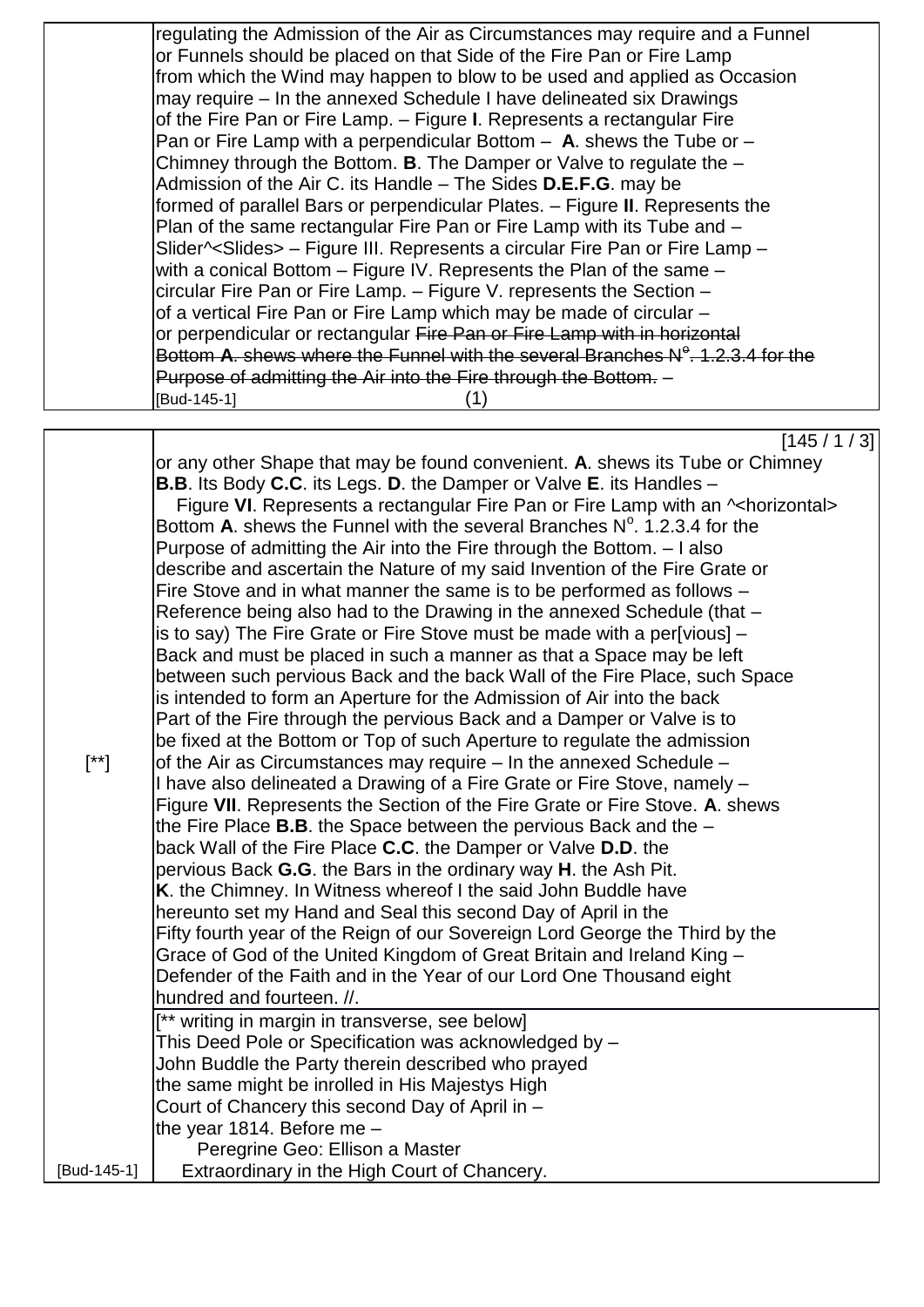## Bud-145-2 – Original Document of above

| [Seal]  |                                                                                                                                                                                        |                      | [Seal and Stamp] |  |  |  |
|---------|----------------------------------------------------------------------------------------------------------------------------------------------------------------------------------------|----------------------|------------------|--|--|--|
|         | Signed sealed and delivered (being first duly stamped) in the<br>presence of $-$<br>Peregrine Geo: Ellison of Newcastle<br>upon $Type -$                                               |                      |                  |  |  |  |
|         | $(Y)$ 5 April                                                                                                                                                                          | [Bud / 145 / 2]      | Plumptree        |  |  |  |
| [Stamp] | <b>Specification of M'. John</b>                                                                                                                                                       |                      |                  |  |  |  |
|         | Buddle's Invention of a Fire Pan or Fire                                                                                                                                               |                      |                  |  |  |  |
|         | Lamp and Fire Grate or Fire Stove.                                                                                                                                                     |                      |                  |  |  |  |
|         | Inroll in his Ma'tys high Court of Chancery the fifth day of April in the year of our Lord<br>1814 being first duly Stampt according to the tenor of the statute made for that purpose |                      |                  |  |  |  |
|         | IP.Y.                                                                                                                                                                                  | [signed] [J Mitford] |                  |  |  |  |
|         |                                                                                                                                                                                        |                      |                  |  |  |  |
|         | [Bud-145-2]                                                                                                                                                                            |                      |                  |  |  |  |

| Line No.         |                                                                                             |
|------------------|---------------------------------------------------------------------------------------------|
| $\mathbf{1}$     | To all to whom these Presents shall come I John Buddle in the County of                     |
| $\overline{c}$   | Northumberland greeting Whereas / His most excellent Majesty King George the Third          |
| $\overline{3}$   | by His Letters Patent under the Great Seal of the / United Kingdom of Great Britain and     |
| [Stamp]          | Ireland bearing Date at Westminster the Twenty first Day of February in the Fifty fourth    |
|                  | year of his Reign Did give grant unto me the said John Buddle my Executors -                |
| $\overline{4}$   | Administrators and Assignes This especial Licence full Power sole Privilege and             |
|                  | Authority that I the said John Buddle my Executors Administrators and Assignes and          |
| 5                | every of them during the Term of years / therein expressed should and lawfully might        |
|                  | make use exercise and vend within that Part of the United Kingdom of Great Britain          |
| $\,6$            | and Ireland called England the Dominion of Wales and Town of Berwick / upon Tweed           |
|                  | in such manner as to me the said John Buddle my Executors Administrators and                |
|                  | Assignes or any of them should seem meet my Invention of a Fire Pan or Fire Lamp in         |
| $\overline{7}$   | which small or / inferior Coals may be consumed in the Place of large or round Coals        |
|                  | and also my Invention of a Fire Grate or Fire Stove to be fixed at the Bottom of the        |
| 8                | Chimney in the ordinary Mode in which Fire / Grate or Fire Stove small or inferior Coals    |
|                  | may be consumed on all Occasions and for all the same Purposes as large or round            |
| $\boldsymbol{9}$ | Coals In which said Letters Patent there is contained a Proviso obliging / me the said      |
|                  | John Buddle by an Instrument in Writing under my Hand and Seal to cause a particular        |
|                  | Description of the Nature of my said Invention and in what manner the same is to be         |
| 10               | / performed to be inrolled in His said Majestys High Court of Chancery within two           |
|                  | Calendar Months after the Date of the said recited Letters Patent as in and by the          |
| 11               | same Reference being thereunto had / will more dully and at large appear Now know           |
|                  | ye That I the said John Buddle in compliance with the said Proviso do hereby describe       |
| 12               | and ascertain the Nature of my said Invention $-$ / of the said Fire Pan or Fire Lamp and   |
|                  | in what manner the same is to be performed as follows Reference being had to the            |
| 13               | Drawings in the annexed Schedule (that is to say) First. The Fire Pan or / Fire Lamp        |
|                  | may be made of a circular or pentagonal or rectangular or any other convenient Shape        |
|                  | - The Body of it may be formed horizontally or vertically with a pyramidical convex         |
| 14               | conical horizontal or / concave Bottom or a Bottom of any other Shape that may be           |
|                  | found convenient and such Bottom may be made of Iron Brass or any other Materials           |
| 15               | - the Bottom of the Fir Pan or Fire Lamp should $\sqrt{\cdot}$ either be formed into one or |
|                  | more vertical Tubes or one or more vertical Tubes should be fixed into the - Bottom of      |
|                  | the Fire Pan or Fire Lamp for the Purpose of admitting the Air – These Tubes may be         |
| 16               | made of Iron or any other Metal and may be formed of vertical or horizontal Bars or in      |
|                  | any other Shapes that may be sufficiently capable of admitting the Air freely into the      |
| 17               | Fire – Dampers or / Valves may be fixed at the Bottom of the Tubes for the Purpose of       |
|                  |                                                                                             |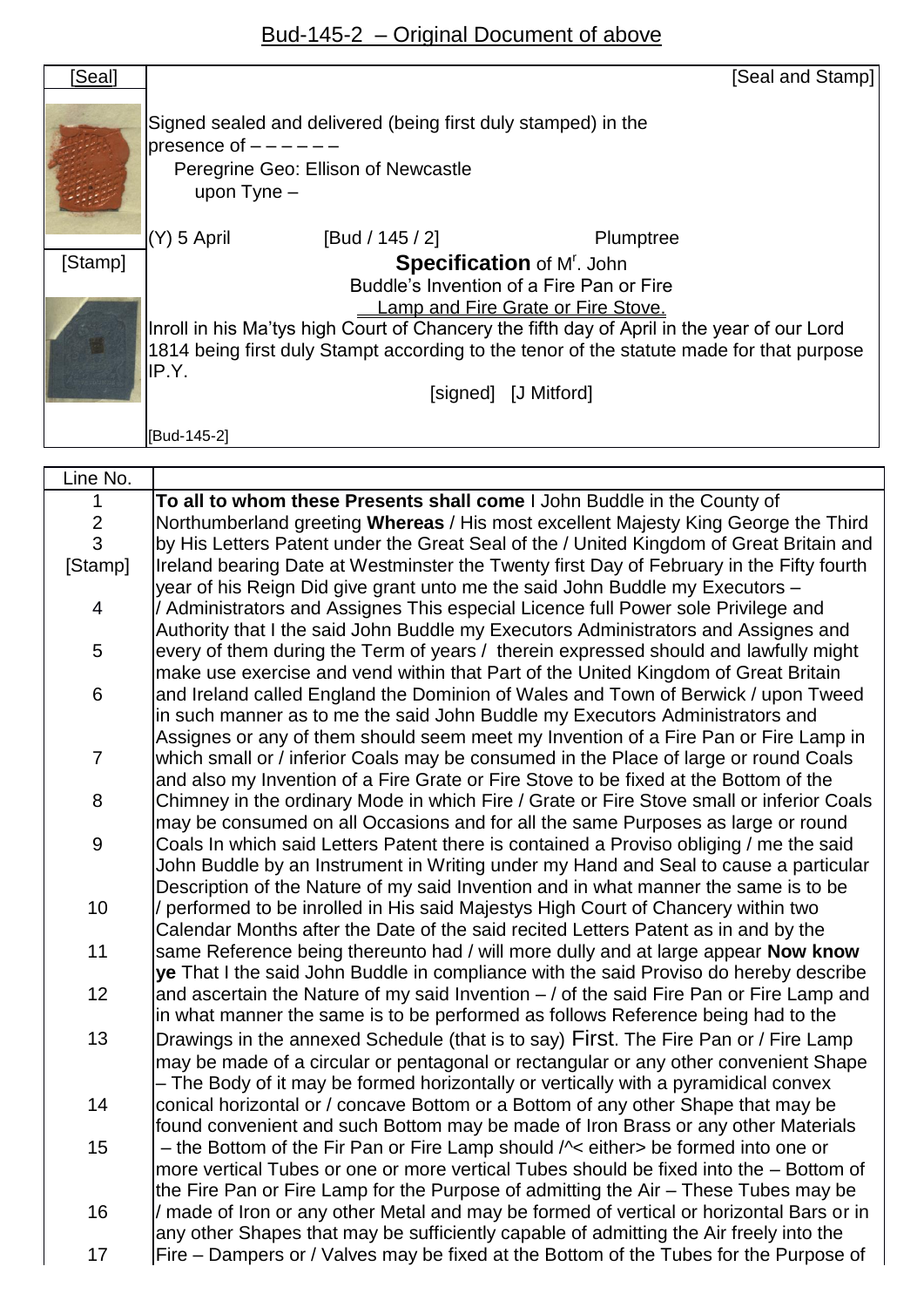qualifying and regulating the Admission of the Air as Circumstances may require and a 18 Funnel or Funnels should be placed / on that Side of the Fire Pan or Fire Lamp from which the Wind may happen to blow to be used and applied as Occasion may require 19 – In the annexed Schedule I have delineated six Drawings / of the Fire Pan or Fire Lamp – Figure **I**. Represents a rectangular Fire Pan or Fire Lamp with a perpendicular 20 Bottom **A**. shews the Tube or Chimney through the Bottom. **B**. The Damper or / Valve to regulate the Admission of the Air **C**. its Handle – The Sides **D.E.F.G**. may be formed of parallel Bars or perpendicular Plates. Figure **II**. Represents the Plan of the same 21 rectangular / Fire Pan or Fire Lamp with its Tube and Sides – Figure **III**. Represents a circular Fire Pan or Fire Lamp with a conical Bottom – Figure **IV**. Represents the Plan of 22 the same Circular / Fire Pan or Fire Lamp. – Figure **V**. Represents the Section of a vertical Fire Pan or Fire Lamp which may be made of a circular pentagonal or 23 rectangular or any other Shape that may be / found convenient. **A**. shews its Tube or Chimney **B.B**. its Body **C.C**. its Legs. **D**. The Damper or Valve **E**. its Handles – Figure 24 **VI**. Represents a rectangular Fire Pan or Fire Lamp / with an horizontal Bottom **A**. shews the Funnel with the several Branches numbers 1.2.3.4 for the Purpose of 25 admitting the Air into the Fire through the Bottom. – I also describe / and ascertain the nature of my said Invention of the Fire Grate or Fire Stove and in what manner the – 26 Same is to be performed as follows Reference being also had to the Drawing in the / annexed Schedule (that is to say) The Fire Grate or Fire Stove must be made with a pervious Back and must be placed in such a manner as that a Space may be left 27 between such pervious Back and / the back Wall of the Fire Place – such a Space is intended to form an Aperture for the Admission of Air into the back Part of the Fire 28 Ithrough the pervious Back and a Damper or Valve is to be fixed / at the Bottom or Top of such Aperture to regulate the Admission of the Air as Circumstances may require – 29 In the annexed Schedule I have also delineated a Drawing of a Fire / Grate or Fire Stove,^< namely> Figure **VII**. Represents the Section of the Fire Grate or Fire Stove. **A**. shews the Fire Place **B.B**. the Space between the pervious Back and the back Wall 30 of the Fire / Place **C.C**. the Damper or Valve **D.D**. the pervious Back **G.G**. the Bars in the ordinary way **H**. the Ash Pit. **K**. the Chimney. **In Witness** whereof I the said John 31 / Buddle have hereunto set my Hand and Seal this second Day of April in the Fifty fourth year of the Reign of our Sovereign Lord George the Third by the Grace of God of 32 Ithe United Kingdom / of Great Britain and Ireland King Defender of the Faith And in the 33 Year of our Lord One Thousand eight hundred and fourteen. //. 34 John [Seal] Buddle [Below text written in left-hand Margin] 1 This Deed Pole or Specification was acknowledged by John Buddle the Party therein described 2 who prayed the same might be inrolled in His Majestys High Court of Chancery 3 The second Day of April in the year One Thousand eight hundred and fourteen 4 Before me. 5 Peregrine Geo: Ellison a master 6 Extraordinary in the high Court of Chancery.

[Bud-145-2]